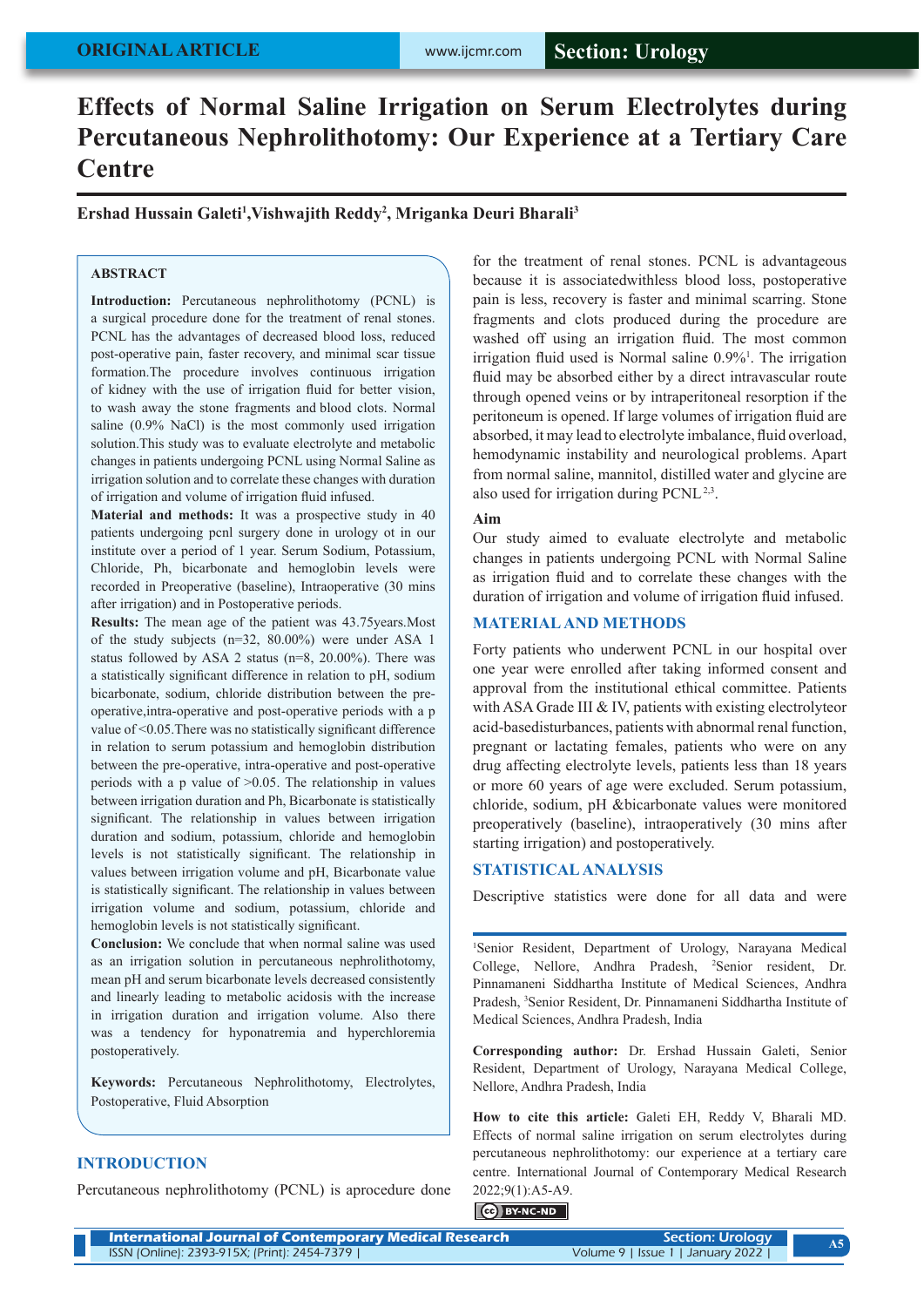reported in terms of mean values and percentages. Suitable statistical tests of comparison were done. Continuous variables were analysed with the paired t-test and ANOVA Two Factor without Replication Test. Categorical variables were analysed with Fisher Exact Test and Chi-Square Test. Correlation analysis was done using Pearsons"r". p-value < 0.05 was considered statistically significant. The data was charted on Microsoft Excel 2019 and analysed using SPSS version 20.

## **RESULTS**

On analysing age distribution, most of the study subjects (n=15, 37.50%) were clustered in the 51-60 years age group, followed by 41-50 years age group  $(n=11, 27.50\%)$ . The mean age was 43.75years. Most of the patients (n=25, 62.50%) were males followed by females ( $n=15, 37.50\%$ ). Among the study patients, there was a statistically significant difference with pH distribution between the preoperative (mean7.38±0.03), intra-operative (mean-7.35±0.02), and postoperative (mean-7.33 $\pm$ 0.05) periods with a p-value of <0.05 as per ANOVA two factor without replication test. ANOVA two factor without replication test also showed a statistically significant difference in sodium bicarbonate levels (in mmol/l) between the preoperative (mean-  $21.75 \pm 1.05$ ), intra-operative (mean-21.22 $\pm$ 0.65) and postoperative (mean-20.43 $\pm$ 1.26) periods with a p-value of <0.05. The serum sodium levels (in meq/l) were also significantly different between the preoperative (mean-140.60±3.03), intra-operative (mean-141.00±1.28) and postoperative (mean- 138.85±3.26) periods with a p-value of  $\leq 0.05$ . Among the study patients, there was no statistically significant difference in serum

potassium (in meq/l) distribution between the preoperative (mean-4.08 $\pm$ 0.34), intra-operative (mean-4.04 $\pm$ 0.20), and postoperative (mean-4.34±0.33) periods with a p-value of >0.05 as per ANOVA two factor without replication test. The difference in serum chloride levels (in meq/l)in the preoperative (mean-104.45±5.07), intra-operative (mean-106.08±4.46) and postoperative (mean- 106.56±1.74) periods was statistically significant with a p-value of  $\leq 0.05$ . There was an insignificant difference in Haemoglobin levels (gm/dl) between the preoperative (mean-12.18 $\pm$ 1.40) and postoperative (mean-11.92±1.38) periods with a p-value of >0.05 as per paired t-test [Table 1]. On analysing irrigation duration distribution, in most of the patients, the duration of irrigation was  $\leq 20$  mins (n=14, 35.00%) followed by 31-40 mins (n=11, 27.50%). The mean irrigation duration was 29.50 minutes.Onanalysing irrigation volume distribution, most of the study subjects (n=24, 60.00%) were clustered in the  $\leq 10000$  ml group, followed by the 11000-15000 ml group (n=9, 22.50%). The mean irrigation volume was 11038 ml.When irrigation duration was cross-matched against postoperative parameters, the mean irrigation duration was 29.50 mins, the mean pH was 7.34, the mean bicarbonate level was 20.43 mmol/l, the mean sodium level was 138.35 meq/ml, the mean potassium level was 4.14 meq/ ml, the mean chloride level was 106.08 meq/ml and mean haemoglobin level was 13.92 gm/dl.Theirrigation duration and changes in pH were correlated statistically significantly as the p-value was 0.0001 with a negative correlation as per Pearson's coefficient of -0.57.The relationship in values between duration of irrigation and bicarbonate level was also statistically significant as the p-value was 0.0039 with

|                                                                                                        | <b>Preoperative</b> | Intraoperative    | Postoperative     | p-value |  |
|--------------------------------------------------------------------------------------------------------|---------------------|-------------------|-------------------|---------|--|
| Mean pH                                                                                                | $7.38 \pm 0.03$     | $7.35\pm0.02$     | $7.33 \pm 0.05$   | < 0.05  |  |
| Mean Serum Bicarbonate levels(mmol/l)                                                                  | $21.75 \pm 1.05$    | $21.22 \pm 0.65$  | $20.43 \pm 1.26$  | < 0.05  |  |
| Mean Serum Sodium levels (meq/l)                                                                       | $140.60 \pm 3.03$   | $141.00 \pm 1.28$ | $138.85 \pm 3.26$ | < 0.05  |  |
| Mean serum potassium levels (meq/l)                                                                    | $4.08\pm0.34$       | $4.04\pm0.20$     | $4.34\pm0.33$     | >0.05   |  |
| Mean serum chloride levels (in meq/l)                                                                  | $104.45 \pm 5.07$   | $106.08\pm4.46$   | $106.56 \pm 1.74$ | < 0.05  |  |
| Mean Hemoglobin levels( gm/dl)<br>$12.18 \pm 1.40$<br>$11.92 \pm 1.38$<br>>0.05                        |                     |                   |                   |         |  |
| Table-1: Study parameters distribution between preoperative, intraoperative, and postoperative periods |                     |                   |                   |         |  |

| <b>Correlation - Irrigation</b><br><b>Duration Vs Post Operative</b><br><b>Parameters</b> | <b>Irrigation</b><br><b>Duration</b><br>(mins) | рH   | <b>Bicarbonate</b><br>(mmol/l) | Sodium<br>(meq/l) | <b>Potassium</b><br>(meq/l) | <b>Chloride</b><br>(meq/l) | Haemoglobin<br>(g/dl) |
|-------------------------------------------------------------------------------------------|------------------------------------------------|------|--------------------------------|-------------------|-----------------------------|----------------------------|-----------------------|
| Mean                                                                                      | 29.50                                          | 7.34 | 20.43                          | 138.85            | 4.14                        | 106.08                     | 11.92                 |
| <b>Standard Deviation</b>                                                                 | 10.05                                          | 0.05 | 1.26                           | 3.26              | 0.33                        | 4.46                       | 1.38                  |
| 0.2318<br>0.7332<br>0.7732<br>0.0001<br>0.0039<br>0.0645<br>P value                       |                                                |      |                                |                   |                             |                            |                       |
| Table-2: Correlation between Irrigation duration Vs PostoperativeParameters               |                                                |      |                                |                   |                             |                            |                       |

| <b>Correlation - Irrigation</b><br><b>Volume Vs Postoperative</b>          | <b>Irrigation</b><br>Volume (ml) | рH   | <b>Bicarbonate</b><br>(mmol/l) | Sodium<br>(meq/l) | Potassium<br>(meq/l) | <b>Chloride</b><br>(meq/l) | Haemoglobin<br>(g/dl) |
|----------------------------------------------------------------------------|----------------------------------|------|--------------------------------|-------------------|----------------------|----------------------------|-----------------------|
| <b>Parameters</b>                                                          |                                  |      |                                |                   |                      |                            |                       |
| Mean                                                                       | 11037.50                         | 7.34 | 20.43                          | 138.85            | 4.14                 | 106.08                     | 11.92                 |
| <b>Standard Deviation</b>                                                  | 4489.86                          | 0.05 | 1.26                           | 3.26              | 0.33                 | 4.46                       | 1.38                  |
| 0.0001<br>0.6312<br>P value<br>0.0064<br>0.0758<br>0.4083<br>0.7713        |                                  |      |                                |                   |                      |                            |                       |
| Table-3: Correlation between Irrigation volume Vs Postoperative Parameters |                                  |      |                                |                   |                      |                            |                       |

| A6 | Section: Urology                  | <b>International Journal of Contemporary Medical Research</b> |  |  |  |  |
|----|-----------------------------------|---------------------------------------------------------------|--|--|--|--|
|    | Volume 9   Issue 1   January 2022 | ISSN (Online): 2393-915X; (Print): 2454-7379                  |  |  |  |  |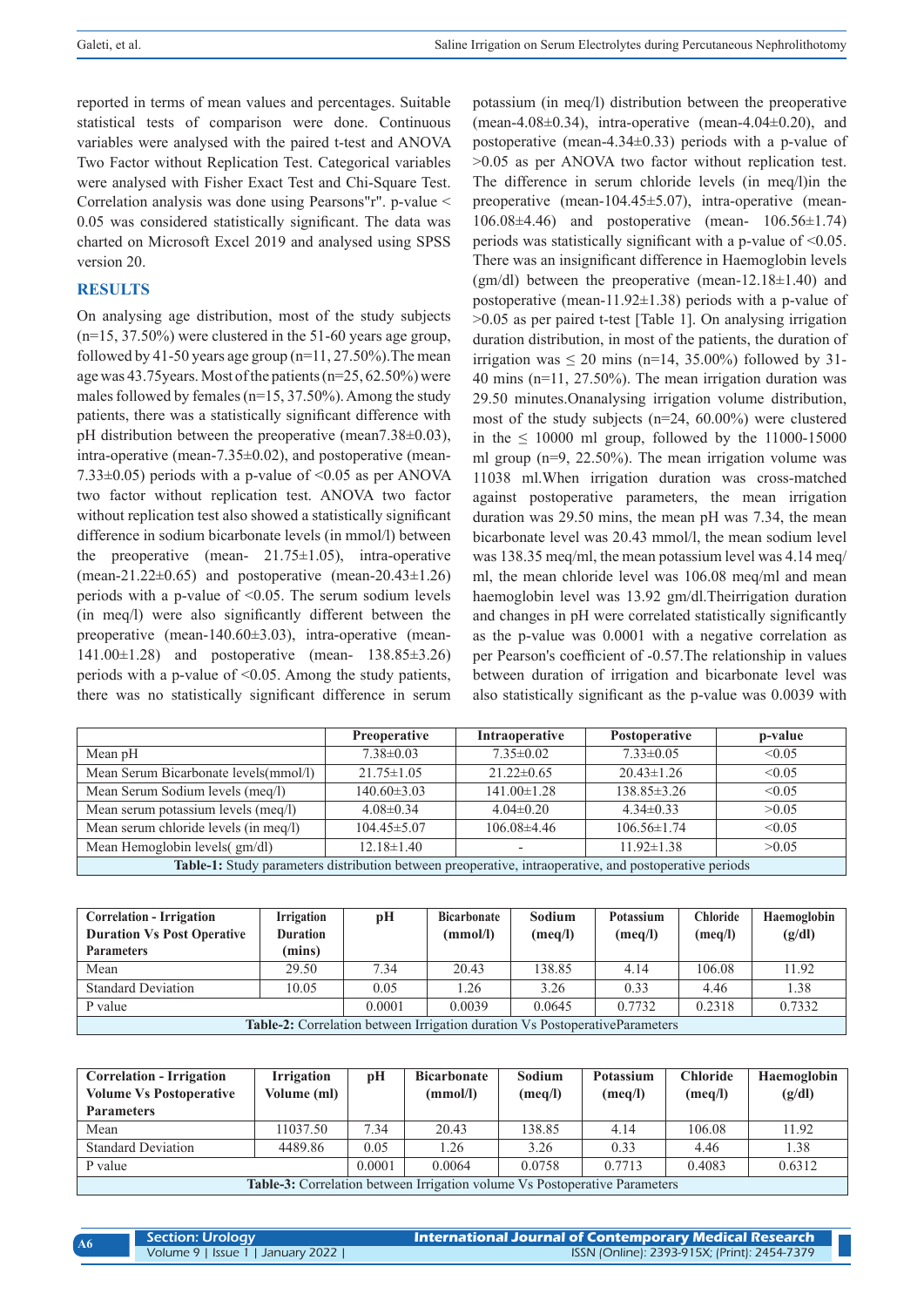a negative correlation per Pearson's coefficient of-0.46.The relationship between irrigation duration and sodium level was not statistically significant as the p-value is  $>0.05$  with a negative correlation as per Pearson's coefficient of-0.31. The relation between irrigation duration and potassium level was not statistically significant as the p-value is  $>0.05$  with a positive correlation as per Pearson's coefficient of0.04. The relationship in values between the duration of irrigation and chloride level was not statistically significant as the p-value is >0.05 with a positive correlation as per Pearson's coefficient of0.20.Irrigation duration and haemoglobin level were not correlated significantly as the p-valuewas>0.05 with a positive correlation as per Pearson's coefficient of 0.07. [Table 2]. When irrigation volume was cross-matched against postoperative parameters, the mean irrigation volume was 11037 ml; the mean pH was 7.34, the mean bicarbonate level was 20.43 mmol/l, the mean sodium level was 138.35 meq/ ml, the mean potassium level was 4.14 meq/ml, the mean chloride level was 106.08 meq/ml and the mean haemoglobin level was 13.92 gm/dl.The relationship in values between irrigation volume and pH was statistically significant as the p-value was 0.0001 with a negative correlation as per Pearson's coefficient of-0.58.The relationship in values between irrigation volume and bicarbonate level was again statistically significant as the p-value was 0.0039 with a negative correlation as per Pearson's coefficient of -0.41.The relationship in values between irrigation volume and sodium level was not statistically significant as the p-value is >0.05 with a negative correlation as per Pearson's coefficient of-0.27.The relationship in values between irrigation volume and potassium level was not statistically significant as the p-valuewas>0.05 with a positive correlation as per Pearson's coefficient of0.05.The relationship in values between irrigation volume and chloride level was not statistically significant as the valuewas  $> 0.05$  with a positive correlation as per Pearson's coefficient of0.13.The relationship in values between irrigation volume and haemoglobin level was also not statistically significant as the p-valuewas>0.05 with a positive correlation as per Pearson's coefficient of0.07. [Table 3].

# **DISCUSSION**

PCNL is a widely accepted method for the removal of renal stones with many advantages. However, various studies have assessed hemodynamic, electrolyte and metabolic changes during this procedure. Mechanical handling of kidney and continuous irrigation may give rise to certain homeostasis and hemodynamic balance disturbances, thus making it essential to study various parameters. Our study measures serum sodium, potassium, chloride, pH &bicarbonate values as recorded in preoperative (baseline), intra-operative (30mins after irrigation) and postoperative periods and correlates these with the duration of irrigation and volume of irrigation fluid infused. The study also compared the preoperative and postoperative Hemoglobin levels.

In our study, mean pH levels were significantly less intraoperatively compared to preoperativelevels by a mean difference of 0.03, indicating that 79% of the subjects intra-operatively had a decreased pH value compared to preoperative value with a significant statistical p-value. The mean pH distribution levels were significantly less postoperatively than intra-operative levels by a mean difference of 0.02. 79% of the subjects postoperatively will have a decreased p-value than the intra-operative stage with a significant p-value of 0.0330. The mean pH levels were significantly less postoperatively compared to preoperative levels by a mean difference of 0.05. 82% of the subjects postoperatively will have a decreased pH value compared to the preoperative stage, with statistical significance indicating the chances of acidosis. This result is similar to the study conducted by MedhaMohtaet al.<sup>3</sup> There was a tendency towards metabolic acidosis with an increase in the duration of irrigation and volume of absorbed irrigation fluid.

In our study, mean bicarbonate distribution levels were significantly less intra-operatively than preoperative levels by a mean difference of 0.53. 69% of the subjects intraoperatively had decreased bicarbonate value compared to preoperative value with statistical significance. Also, bicarbonate levels were significantly less postoperatively than intra-operative levels by a mean difference of 0.79, indicating that 88% of the subjects postoperatively will have a decreased bicarbonate value compared to intra-operative value. This difference is significant with a p-value of 0.0001. The mean bicarbonate levels were significantly less postoperatively than preoperative levels by a mean difference of 1.32, indicating that 84% of the subjects postoperatively will have decreased bicarbonate value compared to the preoperative stage significant p-value of <0.0001. In a study conducted by Akash Gupta et al.<sup>4</sup>, there was a decrease in bicarbonate levels with an increase in irrigation duration, with a tendency towards metabolic acidosis. The above result is similar to a study published in Aticiet al. [2], where metabolic acidosis decreased due to decreased bicarbonate levels.

In our study, mean serum sodium distribution levels were not significantly less preoperatively than intra-operative levels with a p-value of 0.3937 as per paired t-test. The mean serum sodium distribution levels were significantly less postoperatively than intra-operative levels by a mean difference of 2.15, indicating that 96% of the subjects postoperatively had decreased serum sodium value compared to the intra-operative stage is significant. The mean serum sodium distribution levels were significantly less postoperatively compared to preoperative levels by a mean difference of 1.75, indicating that 69% of the subjects postoperatively will have decreased sodium value compared to the preoperative stage is significant with a p-value of 0.0104. In a study by MedhaMohta<sup>3</sup>et al., serum sodium and potassium values did not change significantly during or afterirrigation. Aticiet al. <sup>2</sup>reported hyponatremia and hypokalemia and explained these changes by renal tubular dysfunction due to mechanical irritation of kidneys. In our study, there was no statistically significant difference in relation to serum potassium levels between the preoperative,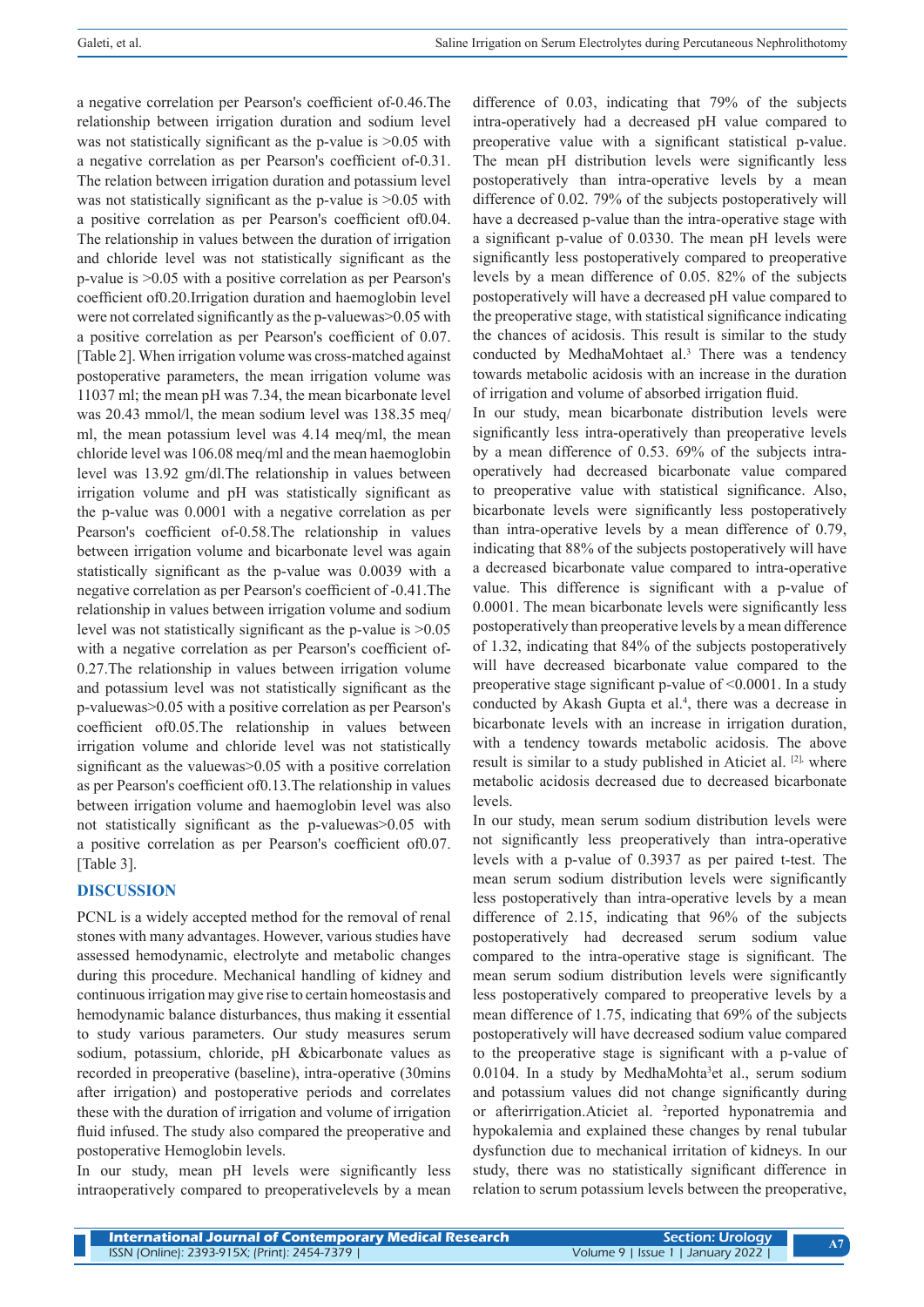intra-operative and postoperative periods with a p-value  $of$  $> 0.05$ . In the study by Gehring et al.<sup>5</sup>, the main aim was to compare groups with intravascular versus extravascular absorption. However, electrolyte values before irrigation and discharge from the recovery room in individual groups were not found to be different.

In our study group, mean serum chloride distribution levels were significantly more intra-operatively than preoperative levels by a mean difference of 1.63, indicating that 66% of the subjects intraoperatively will have an increased serum chloride value preoperative stage with a significant p-value of 0.0382. The mean serum chloride distribution levels were not significantly less intra-operatively than postoperative levels with a p-value of 0.5030. The mean serum chloride levels were significantly more postoperatively than preoperative levels by a mean difference of 2.11, indicating that 88% of the subjects postoperatively had an increased serum chloride value than the preoperative value with a significant p-value 0.0053. Korogluet al.<sup>6</sup> monitored all the variables at 10-min intervals but compared values before, during and after irrigation. There was no significant difference in fluidelectrolyte balance and hemodynamics related to irrigation volume and irrigation duration when 0.9% normal saline was used in Percutaneous nephrolithotomy.

Our study showed no statistically significant difference in haemoglobinlevels between the preoperative and postoperative periods with a p-value of >0.05 as per paired t-test.

In our study, the relationship in values between irrigation duration and pH was statistically significant as the p-value is 0.0001 with a negative correlation as per person's coefficient of -0.57. The relationship between irrigation time and bicarbonate level was also statistically significant as the p-value is 0.0039 with a negative correlation as per Pearson's coefficient of -0.46. The linear increase in irrigation duration measurement with increased pH levels is actual 57% of the times. But out of the 57%, only 33% of the variation in mean pH levels can be predicted from the relationship between irrigation duration and pH levels. When the irrigation duration increases, there is a corresponding decrease in pH levels. The linear increase in irrigation duration measurement with increased bicarbonate levels is actual 46% of the times. But out of this 46%, only 21% of the variation in mean bicarbonate levels can be predicted from the relationship between irrigation duration and bicarbonate levels. When the irrigation duration increases, there is a corresponding decrease in bicarbonate levels. In a study conducted by VahitGuzelburcet al.<sup>7</sup>, an increase in irrigation duration and volume of irrigation fluid used leads to a significant increase in irrigation fluid absorption in the PCNL group.

The increase in levels of irrigation volume negatively correlates with the rise in pH levels. When the irrigation volume increases, there is a corresponding decrease in pH levels. The increased irrigation volume correlates negatively with the increase in bicarbonate levels. The linear increase in irrigation volume measurement with increased bicarbonate levels is actual 41% of the times. But out of this 41%, only

17% of the variation in mean bicarbonate levels can be predicted from the relationship between irrigation volume and bicarbonate levels. When the irrigation volume increases, there is a corresponding decrease in bicarbonate levels. KukrejaRaet al.<sup>8</sup> reported that reducing the nephroscopy time and the amount of irrigation fluid used and staging the procedure for large renal stones reduces fluid absorption and avoids volume overload. In our study, we included a total of 40 subjects, among whom 16 subjects had a duration of irrigation exceeded more than 30 minutes with the increasing irrigation volume infused. The maximum irrigation duration was 50 minutes, and the maximum volume of irrigation fluid infused was 22500ml. The mean duration of irrigation was 29.50 minutes, and the mean volume of irrigation was 11038 ml. We found that electrolyte and metabolic changes were frequently recorded in the subjects, increasing irrigation duration and irrigation volume. Therefore, it is advisable to monitor arterial blood gases in patients during and after PCNL if increased irrigation duration and irrigation volume, previously compromised renal functions and metabolic status.

# **CONCLUSION**

We conclude that the use of normal saline as an irrigation solution in percutaneous nephrolithotomy is associated with decreased mean pH and serum bicarbonate levels leading to metabolic acidosis. This is linearly correlated with the increase in the duration of irrigation and volume of irrigation fluid. Also,postoperatively there was a tendency for hyponatremia and hyperchloremia. We also conclude that there was no significant change in serum potassium and haemoglobin levelsusing normal saline as irrigation fluid.

# **REFERENCES**

- 1. Dasgupta P, Rose K, Wickham JE. Percutaneous renal surgery: a pioneering perspective. J Endourol. 2006 ;20:167-9.
- 2. Atıcı, Ş., Zeren, S. & Arıboğan, A. Hormonal and hemodynamic changes during percutaneous nephrolithotomy. Int UrolNephrol 2001;32:311–314.
- 3. Mohta, M., Bhagchandani, T., Tyagi, A. et al. Haemodynamic, electrolyte and metabolic changes during percutaneous nephrolithotomy. Int UrolNephrol 2008;40:477–482.
- 4. Gupta, A., Prakash, R., Singh, V., Bogra, J., Kaushal, D., Khan, M., & Singh, V. Comparative study of electrolytes and metabolic changes percutaneous nephrolithotomy: spinal vs general anaesthesia. International Journal of Clinical Trials, 2014;41–48.
- 5. Gehring, H., Nahm, W., Zimmermann, K., Fornara, P., Ocklitz, E., &Schmucker, P. Irrigating fluid absorption during percutaneous nephrolithotripsy. Acta AnaesthesiologicaScandinavica,1999;43:316–321.
- 6. Köroğlu, A., Toğal, T., Çiçek, M., Kılıç, S., Ayas, A., &Ersoy, M. Ö. The effects of irrigation fluid volume and irrigation time on fluid-electrolyte balance and hemodynamics in percutaneous nephrolithotripsy. International Urology and Nephrology, 2003;35: 1–6.
- 7. Guzelburc, V., Balasar, M., Colakogullari, M., Guven,